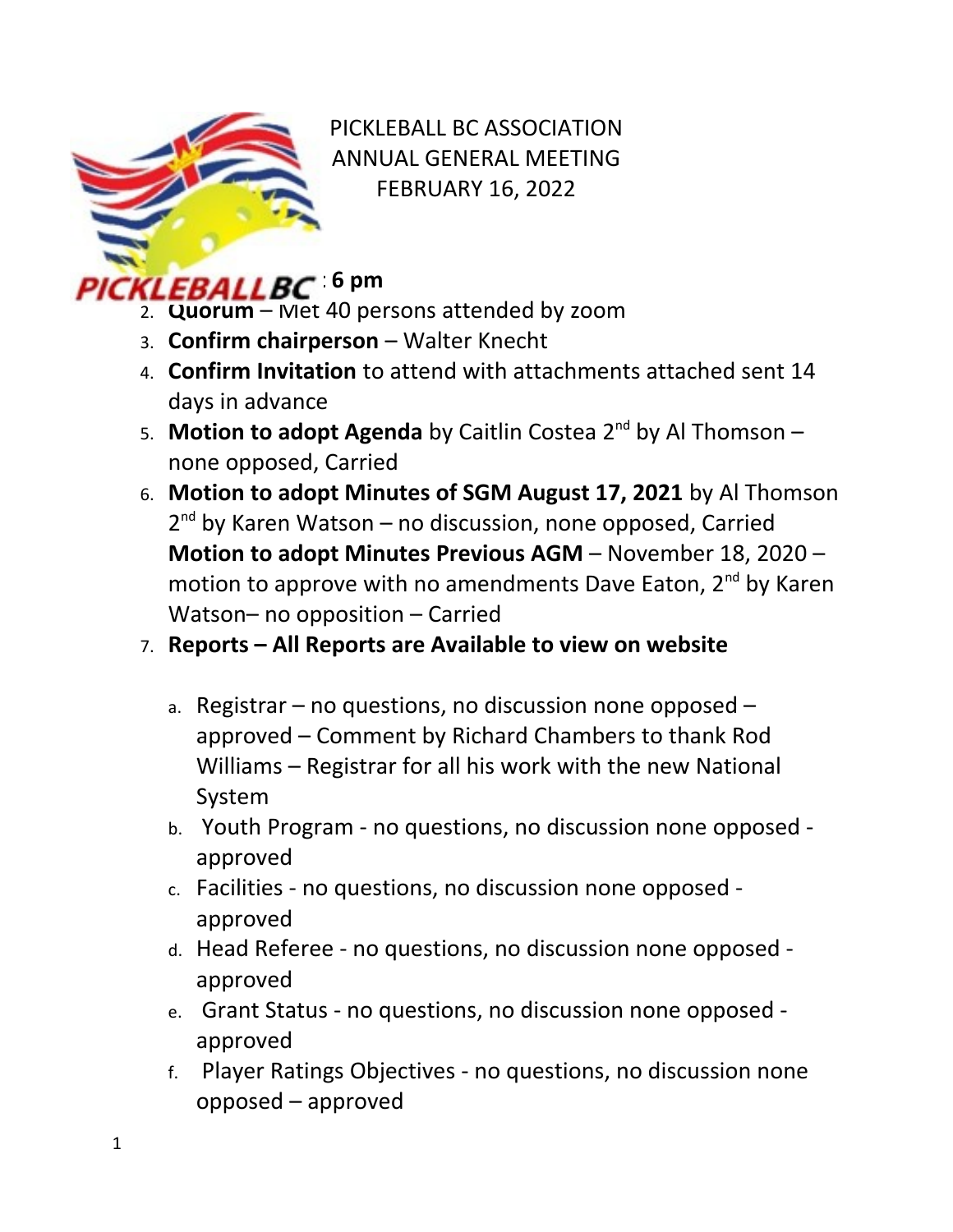g. Treasurer - Statement of Revenue & Expenses and Unrestricted Net Assets for the period ending Dec 31, 2021 – 2022 Budget - no questions, no discussion none opposed – approved.

**Motion** to submit Pickleball BC fee set for 2022 and 2023 at the present rate of \$2.50 by Brian Shum,  $2^{nd}$  by Dave Eaton – no discussion, none opposed – Carried

h. President - no questions, no discussion none opposed – approved

## **Append to the minutes**

One should always be appreciative of volunteer help. Organizations like Pickleball BC just would not exist with volunteers stepping into higher level roles, roles they may have no prior experience in. But after some time people have reasons to say -'thanks for the opportunity but I now will stand aside and let someone else have a chance to contribute and make pickleball better'.

At this point we have 5 PBC Board members wishing to take that step away, each of them having served the pickleball community as best they could. Let me recognize each of them and thank them one more time:

- Karen Watson, Burnaby
- Heather Hood, Victoria
- Barry Montgomery, Vernon
- Raymond Dear, Chilliwack